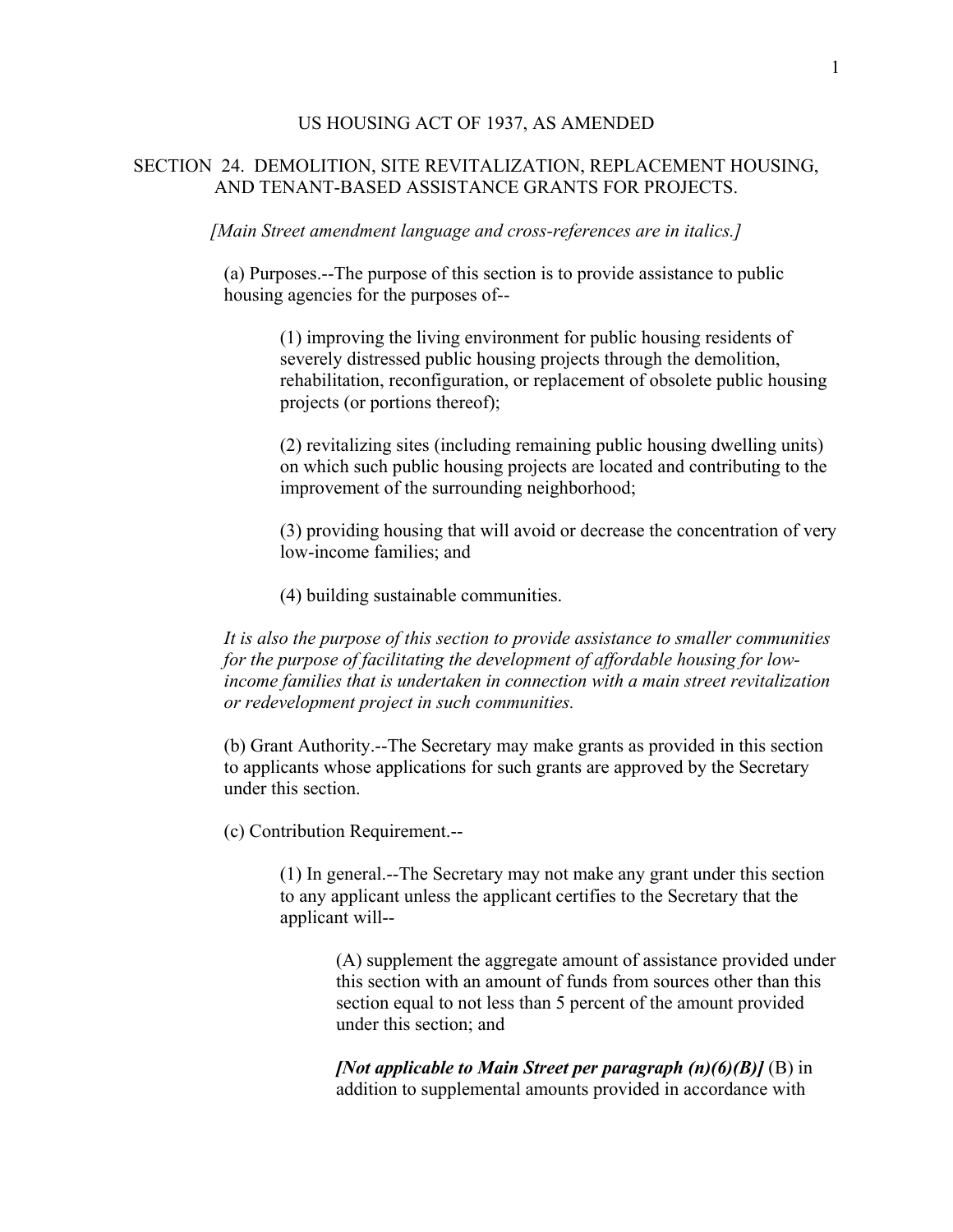subparagraph (A), if the applicant uses more than 5 percent of the amount of assistance provided under this section for services under subsection  $(d)(1)(L)$ , provide supplemental funds from sources other than this section in an amount equal to the amount so used in excess of 5 percent.

(2) Supplemental funds.--In calculating the amount of supplemental funds provided by a grantee for purposes of paragraph (1), the grantee may include amounts from other Federal sources, any State or local government sources, any private contributions, the value of any donated material or building, the value of any lease on a building, the value of the time and services contributed by volunteers, and the value of any other inkind services or administrative costs provided.

*[Not applicable to Main Street per paragraph (n)(6)(B)]* (3) Exemption.-- If assistance provided under this title will be used only for providing tenant-based assistance under section 8 or demolition of public housing (without replacement), the Secretary may exempt the applicant from the requirements under paragraph (1)(A).

(d) Eligible Activities.--

(1) In general.--Grants under this section may be used for activities to carry out revitalization programs for severely distressed public housing, including--

(A) architectural and engineering work;

*[Not applicable to Main Street per paragraph (n)(4)(B)]* (B) redesign, rehabilitation, or reconfiguration of a severely distressed public housing project, including the site on which the project is located;

*[Not applicable to Main Street per paragraph (n)(4)(B)]* (C) the demolition, sale, or lease of the site, in whole or in part;

*[Not applicable to Main Street per paragraph (n)(4)(B)]* (D) covering the administrative costs of the applicant, which may not exceed such portion of the assistance provided under this section as the Secretary may prescribe;

*[Not applicable to Main Street per paragraph (n)(4)(B)]* (E) payment of reasonable legal fees;

(F) providing reasonable moving expenses for residents displaced as a result of the revitalization of the project;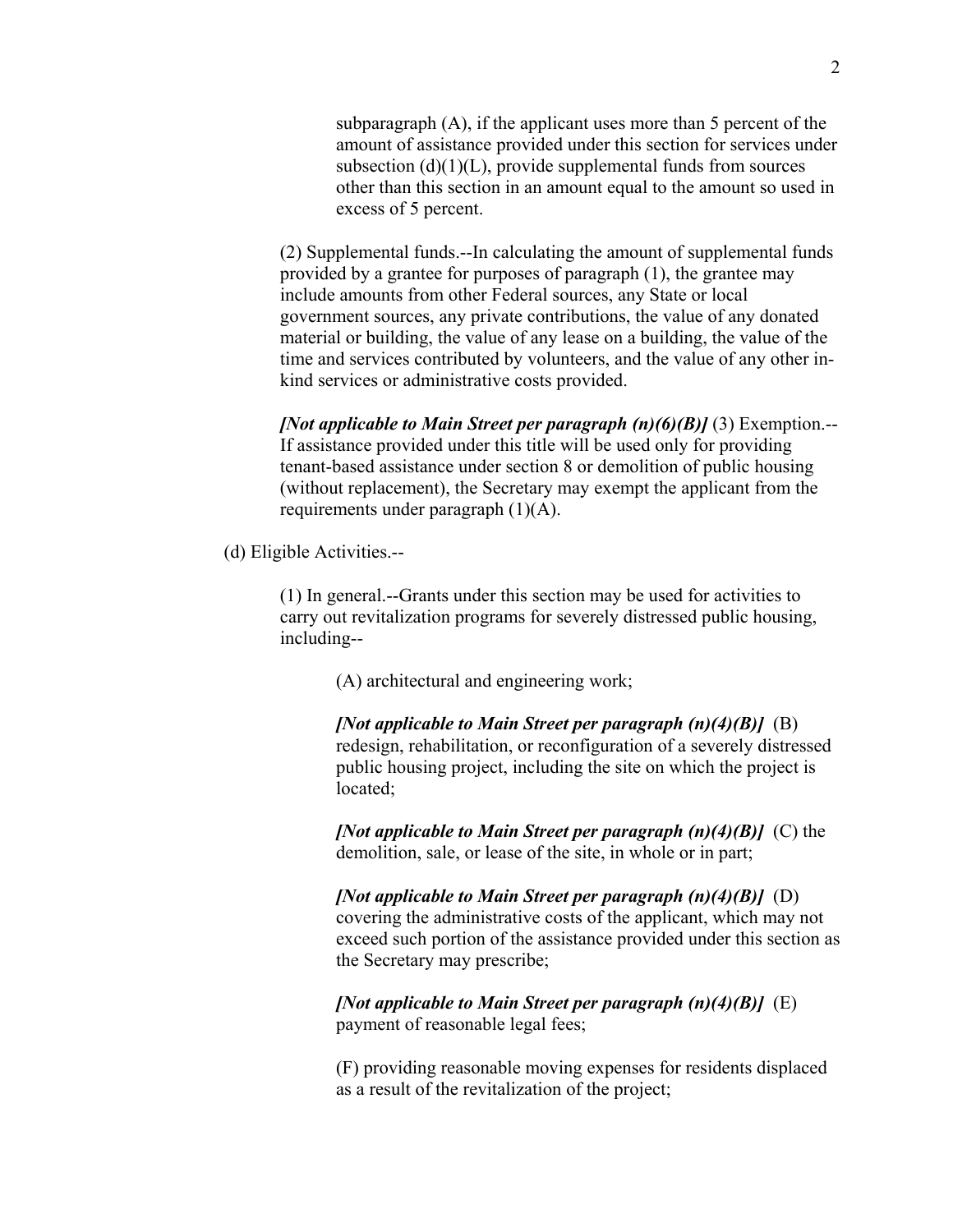(G) economic development activities that promote the economic self-sufficiency of residents under the revitalization program;

(H) necessary management improvements;

(I) leveraging other resources, including additional housing resources, retail supportive services, jobs, and other economic development uses on or near the project that will benefit future residents of the site;

*[Not applicable to Main Street per paragraph (n)(4)(B)]* (J) replacement housing (including appropriate homeownership downpayment assistance for displaced residents or other appropriate replacement homeownership activities) and rental assistance under section 8;

*[Not applicable to Main Street per paragraph (n)(4)(B)]* (K) transitional security activities; and

(L) necessary supportive services, except that not more than 15 percent of the amount of any grant may be used for activities under this paragraph.

(2) Endowment trust for supportive services.--In using grant amounts under this section made available in fiscal year 2000 or thereafter for supportive services under paragraph  $(1)(L)$ , a public housing agency may deposit such amounts in an endowment trust to provide supportive services over such period of time as the agency determines. Such amounts shall be provided to the agency by the Secretary in a lump sum when requested by the agency, shall be invested in a wise and prudent manner, and shall be used (together with any interest thereon earned) only for eligible uses pursuant to paragraph  $(1)(L)$ . A public housing agency may use amounts in an endowment trust under this paragraph in conjunction with other amounts donated or otherwise made available to the trust for similar purposes.

(e) Application and Selection.--

(1) Application.--An application for a grant under this section shall demonstrate the appropriateness of the proposal in the context of the local housing market relative to other alternatives, and shall include such other information and be submitted at such time and in accordance with such procedures, as the Secretary shall prescribe.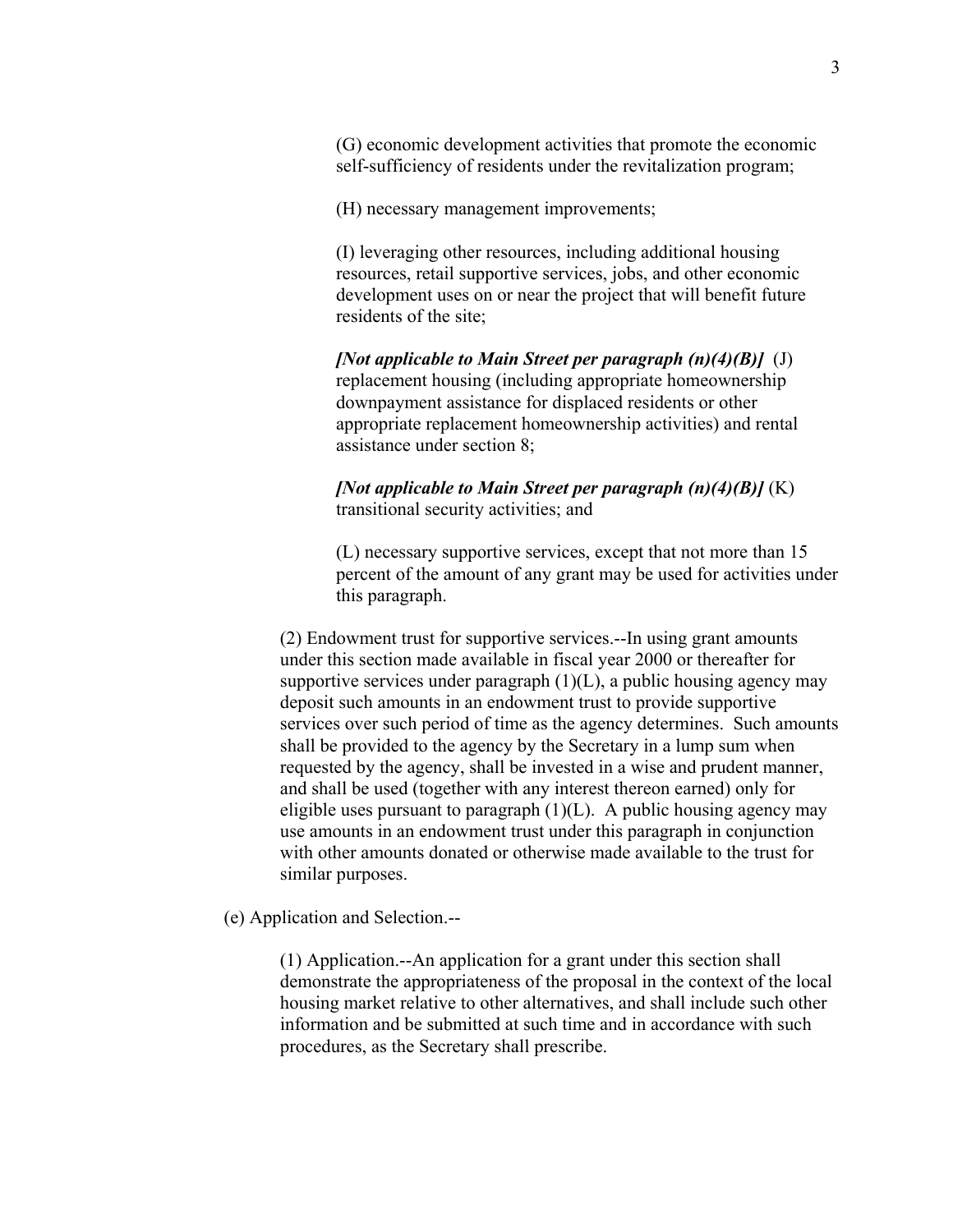(2) Selection criteria.--The Secretary shall establish criteria for the award of grants under this section and shall include among the factors--

> (A) the relationship of the grant to the public housing agency plan for the applicant and how the grant will result in a revitalized site that will enhance the neighborhood in which the project is located and enhance economic opportunities for residents;

(B) the capability and record of the applicant public housing agency, or any alternative management entity for the agency, for managing *("large-scale" is deleted)* development or modernization projects, meeting construction timetables, and obligating amounts in a timely manner;

(C) the extent to which the applicant could undertake such activities without a grant under this section;

(D) the extent of involvement of residents, State and local governments, private service providers, financing entities, and developers, in the development *and ongoing implementation* of a revitalization program for the project *except that the Secretary may not award a grant under this section unless the applicant has involved affected public housing residents at the beginning and during the planning process for the revitalization program, prior to submission of an application;*

(E) the need for affordable housing in the community;

(F) the supply of other housing available and affordable to families receiving tenant-based assistance under section 8;

(G) the amount of funds and other resources to be leveraged by the grant;

(H) the extent of the need for, and the potential impact of, the revitalization program;

*(I) the extent to which the plan minimizes permanent displacement of current residents of the public housing site who wish to remain in or return to the revitalized community and provides for community and supportive services to residents prior to any relocation;* 

*(J) the extent to which the plan sustains or creates more projectbased housing units available to persons eligible for public*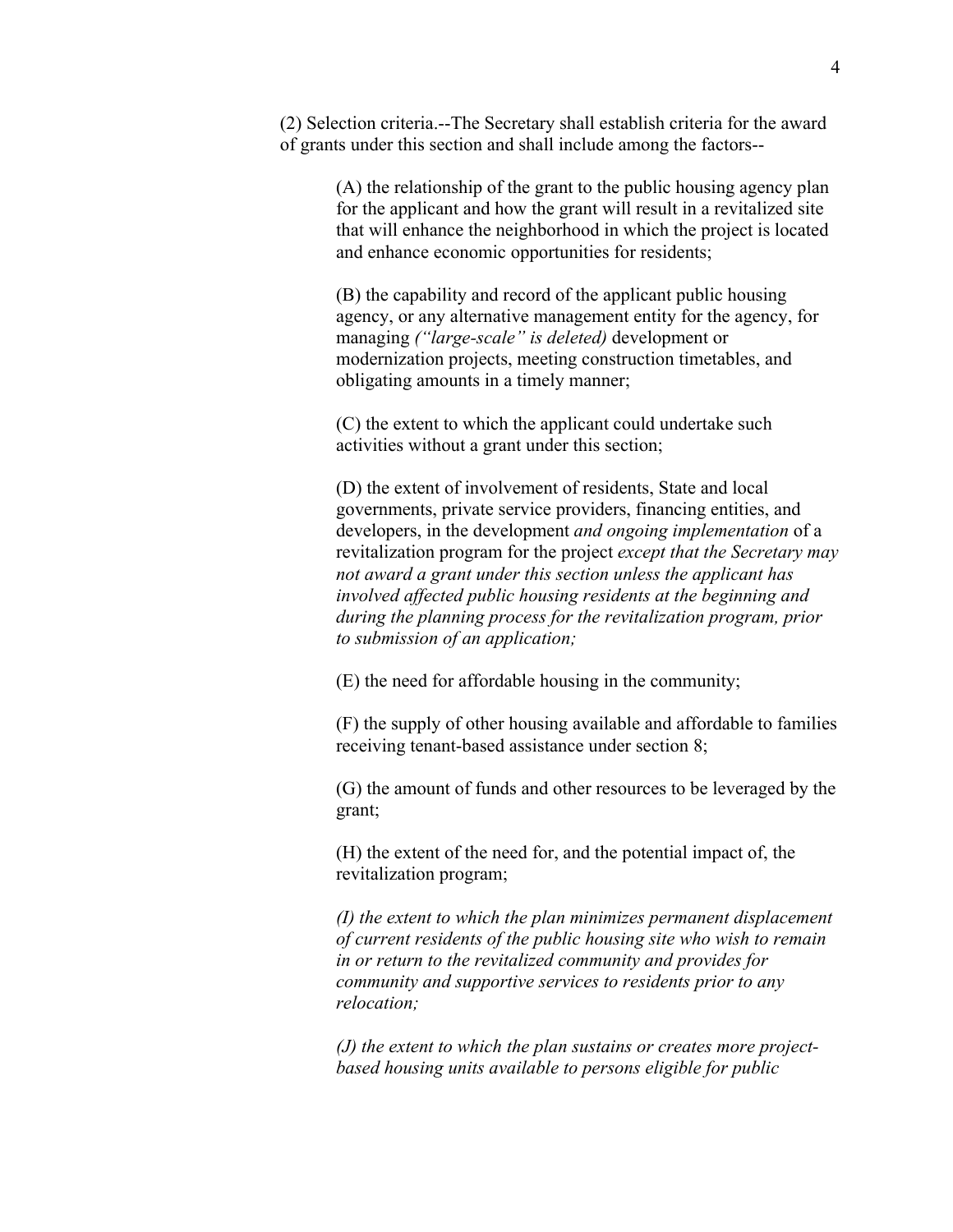*housing in markets where the plan shows there is demand for the maintenance or creation of such units;* 

*(K) the extent to which the plan gives to existing residents priority for occupancy in dwelling units which are public housing dwelling units, or for residents who can afford to live in other units, priority for those units in the revitalized community; and''.* 

(L) such other factors as the Secretary considers appropriate.

(3) Applicability of selection criteria.--The Secretary may determine not to apply certain of the selection criteria established pursuant to paragraph (2) when awarding grants for demolition only, tenant-based assistance only, or other specific categories of revitalization activities. This section may not be construed to require any application for a grant under this section to include demolition of public housing or to preclude use of grant amounts for rehabilitation or rebuilding of any housing on an existing site.

(f ) Cost Limits.--Subject to the provisions of this section, the Secretary--

(1) shall establish cost limits on eligible activities under this section sufficient to provide for effective revitalization programs; and

(2) may establish other cost limits on eligible activities under this section.

*[Not applicable to Main Street per paragraph (n)(9)]* (g) Disposition and Replacement.--Any severely distressed public housing disposed of pursuant to a revitalization plan and any public housing developed in lieu of such severely distressed housing, shall be subject to the provisions of section 18. Severely distressed public housing demolished pursuant to a revitalization plan shall not be subject to the provisions of section 18.

*[Not applicable to Main Street per paragraph (n)(9)]* (h) Administration by Other Entities.--The Secretary may require a grantee under this section to make arrangements satisfactory to the Secretary for use of an entity other than the public housing agency to carry out activities assisted under the revitalization plan, if the Secretary determines that such action will help to effectuate the purposes of this section.

(i) Withdrawal of Funding.--If a grantee under this section does not proceed within a reasonable timeframe, in the determination of the Secretary, the Secretary shall withdraw any grant amounts under this section that have not been obligated by the public housing agency. The Secretary shall redistribute any withdrawn amounts to one or more other applicants eligible for assistance under this section or to one or more other entities capable of proceeding expeditiously in the same locality in carrying out the revitalization plan of the original grantee.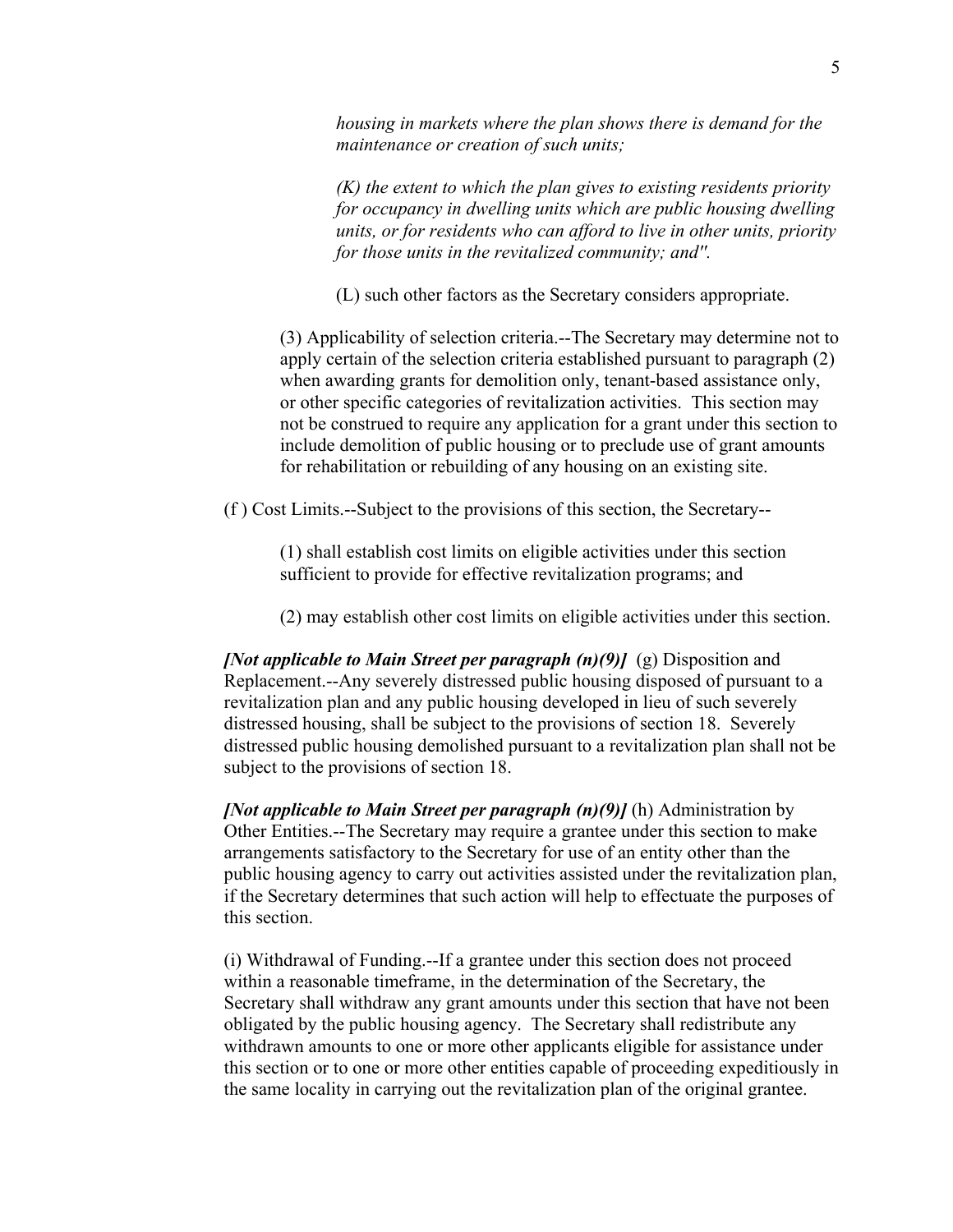( j) Definitions.--For purposes of this section, the following definitions shall apply:

(1) Applicant.--The term `applicant' means--

(A) any public housing agency that is not designated as troubled pursuant to section  $6(j)(2)$ ;

(B) any public housing agency for which a private housing management agent has been selected, or a receiver has been appointed, pursuant to section  $6(j)(3)$ ; and

(C) any public housing agency that is designated as troubled pursuant to section  $6(j)(2)$  and that--

> (i) is so designated principally for reasons that will not affect the capacity of the agency to carry out a revitalization program;

(ii) is making substantial progress toward eliminating the deficiencies of the agency; or

(iii) is otherwise determined by the Secretary to be capable of carrying out a revitalization program.

(2) Severely distressed public housing.--The term `severely distressed public housing' means a public housing project (or building in a project)—

 $(A)$  that--

(i) requires major redesign, reconstruction or redevelopment, or partial or total demolition, to correct serious deficiencies in the original design (including inappropriately high population density), deferred maintenance, physical deterioration or obsolescence of major systems and other deficiencies in the physical plant of the project;

(ii) is a significant contributing factor to the physical decline of and disinvestment by public and private entities in the surrounding neighborhood;

 $(iii)(I)$  is occupied predominantly by families who are very low-income families with children, are unemployed, and dependent on various forms of public assistance; (II) has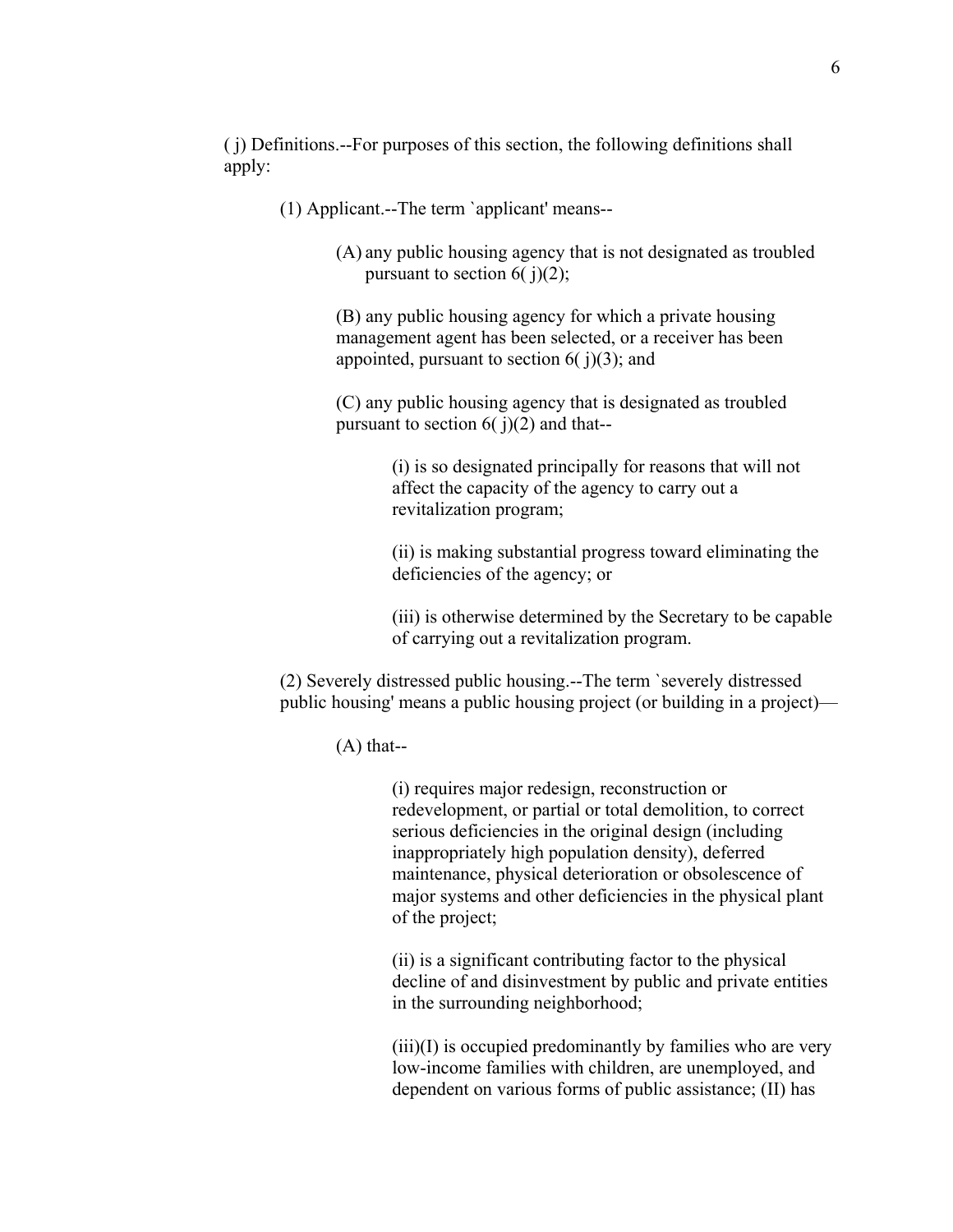high rates of vandalism and criminal activity (including drug-related criminal activity) in comparison to other housing in the area, *or; (III) is lacking in sufficient appropriate transportation, supportive services, economic opportunity, schools, civic and religious institutions, and public services, resulting in severe social distress in the project;* 

(iv) cannot be revitalized through assistance under other programs, such as the program for capital and operating assistance for public housing under this Act, or the programs under sections 9 and 14 of the United States Housing Act of 1937 (as in effect before the effective date under under section 503(a) the Quality Housing and Work Responsibility Act of 1998), because of cost constraints and inadequacy of available amounts; and

(v) in the case of individual buildings, is, in the Secretary's determination, sufficiently separable from the remainder of the project of which the building is part to make use of the building feasible for purposes of this section; or

(B) that was a project described in subparagraph (A) that has been legally vacated or demolished, but for which the Secretary has not yet provided replacement housing assistance (other than tenantbased assistance).

(3) Supportive services.--The term `supportive services' includes all activities that will promote upward mobility, self-sufficiency, and improved quality of life for the residents of the public housing project involved, including literacy training, job training, day care, transportation, and economic development activities.

 (k) Grantee Reporting.--The Secretary shall require grantees of assistance under this section to report the sources and uses of all amounts expended for revitalization plans.

(l) Annual Report.--The Secretary shall submit to the Congress an annual report setting forth--

(1) the number, type, and cost of public housing units revitalized pursuant to this section;

(2) the status of projects identified as severely distressed public housing;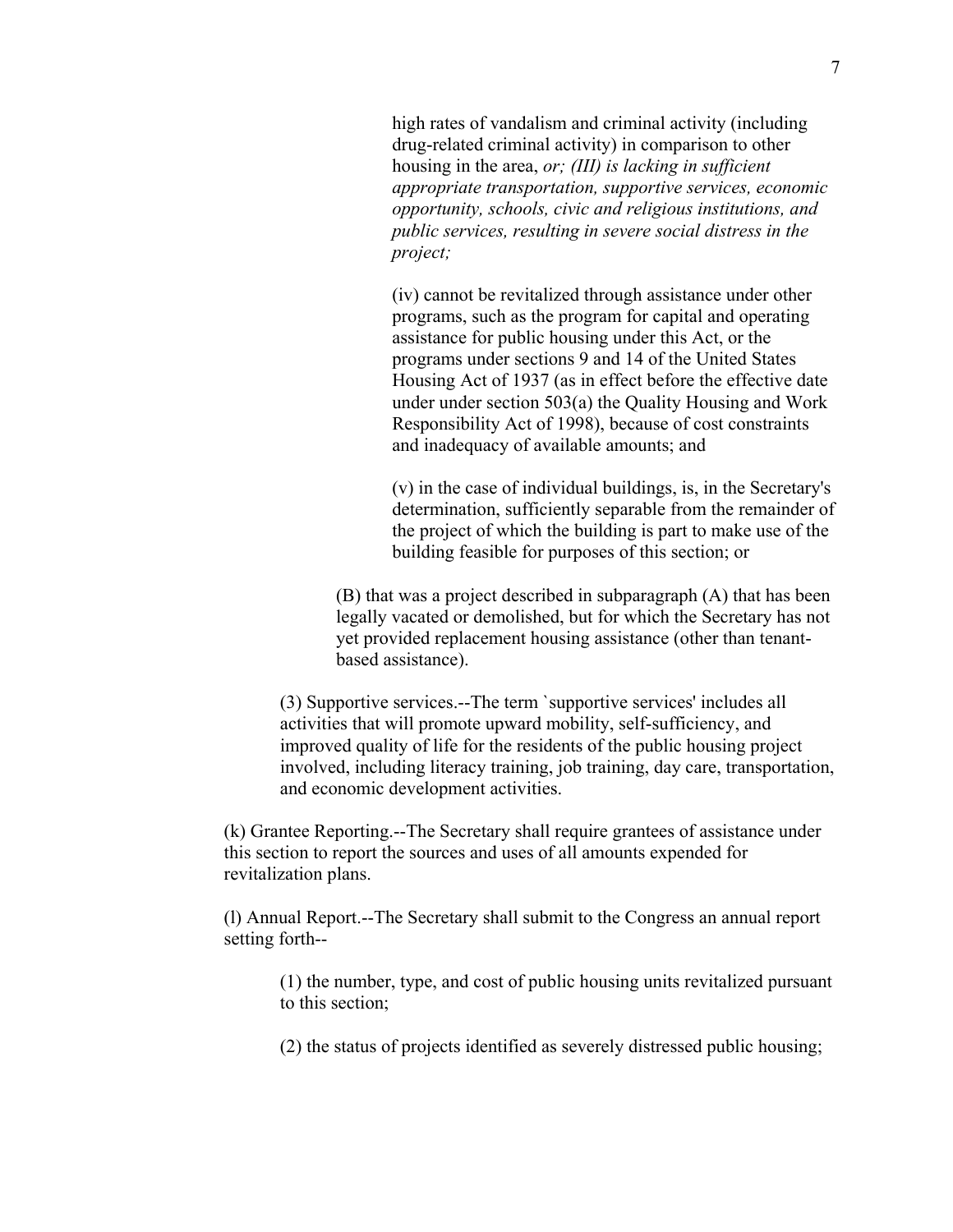(3) the amount and type of financial assistance provided under and in conjunction with this section, *including a specification of the amount and type of assistance provided under subsection (n);* 

*(4) the types of projects funded, and number of affordable housing dwelling units developed with, grants under subsection (n)*; and

(5) the recommendations of the Secretary for statutory and regulatory improvements to the program established by this section.

(m) Funding.—

(1) Authorization of appropriations.--There are authorized to be appropriated for grants under this section \$600,000,000 for fiscal year 1999 and such sums as may be necessary for each of fiscal years 2000, *through 2006.*

(2) Technical assistance and program oversight.--Of the amount appropriated pursuant to paragraph (1) for any fiscal year, the Secretary may use up to 2 percent for technical assistance or contract expertise. Such assistance or contract expertise may be provided directly or indirectly by grants, contracts, or cooperative agreements, and shall include training, and the cost of necessary travel for participants in such training, by or to officials of the Department of Housing and Urban Development, of public housing agencies, and of residents.

*(3) Set-aside for main street housing grants.--Of the amount appropriated pursuant to paragraph (1) for any fiscal year, the Secretary shall provide up to 5 percent for use only for grants under subsection (n).* 

*(n) Grants for Assisting Affordable Housing Developed Through Main Street Projects in Smaller Communities.—* 

*(1) Authority and use of grant amounts.--The Secretary may make grants under this subsection to smaller communities. Such grant amounts shall be used by smaller communities only to provide assistance to carry out eligible affordable housing activities under paragraph (4) in connection with an eligible project under paragraph (2).* 

*(2) Eligible project.--For purposes of this subsection, the term `eligible project' means a project that—* 

> *(A) the Secretary determines, under the criteria established pursuant to paragraph (3), is a main street project;*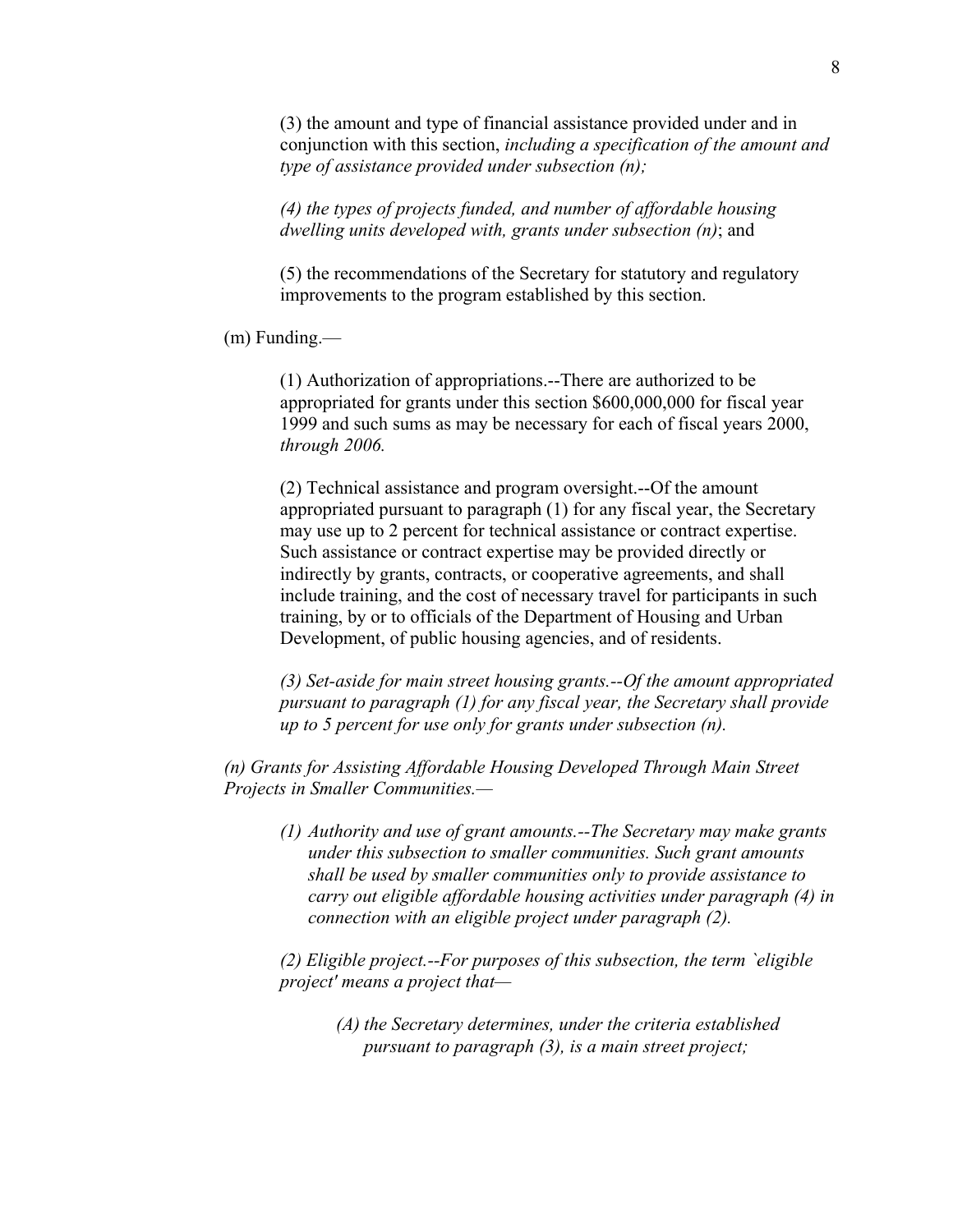- *(B) is carried out within the jurisdiction of smaller community receiving the grant; and*
- *(C) involves the development of affordable housing that is located in the commercial area that is the subject of the project.*

*(3) Main street projects.--The Secretary shall establish requirements for a project to be consider a main street project for purposes of this section, which shall require that the project—* 

- *(A) has as its purpose the revitalization or redevelopment of a historic or traditional commercial area;*
- *(B) involves investment, or other participation, by the government for, and private entities in, the community in which the project is carried out; and*
- *(C) complies with such historic preservation guidelines or principles as the Secretary shall identify to preserve significant historic or traditional architectural and design features in the structures or area involved in the project.*

*(4) Eligible affordable housing activities.--For purposes of this subsection, the activities described in subsection (d)(1) shall be considered eligible affordable housing activities, except that—* 

- *(A) such activities shall be conducted with respect to affordable housing rather than with respect to severely distressed public housing projects; and*
- *(B) eligible affordable housing activities under this subsection shall not include the activities described in subparagraphs (B) through*  $(E)$ *,*  $(J)$ *, or*  $(K)$  *of subsection*  $(d)(1)$ *.*

*(5) Maximum grant amount.--A grant under this subsection for a fiscal year for a single smaller community may not exceed \$1,000,000.* 

*(6) Contribution requirement.--A smaller community applying for a grant under this subsection shall be considered an applicant for purposes of subsection (c) (relating to contributions by applicants), except that—* 

- *(A) such supplemental amounts shall be used only for carrying out eligible affordable housing activities; and*
- *(B) paragraphs (1)(B) and (3) shall not apply to grants under this subsection.*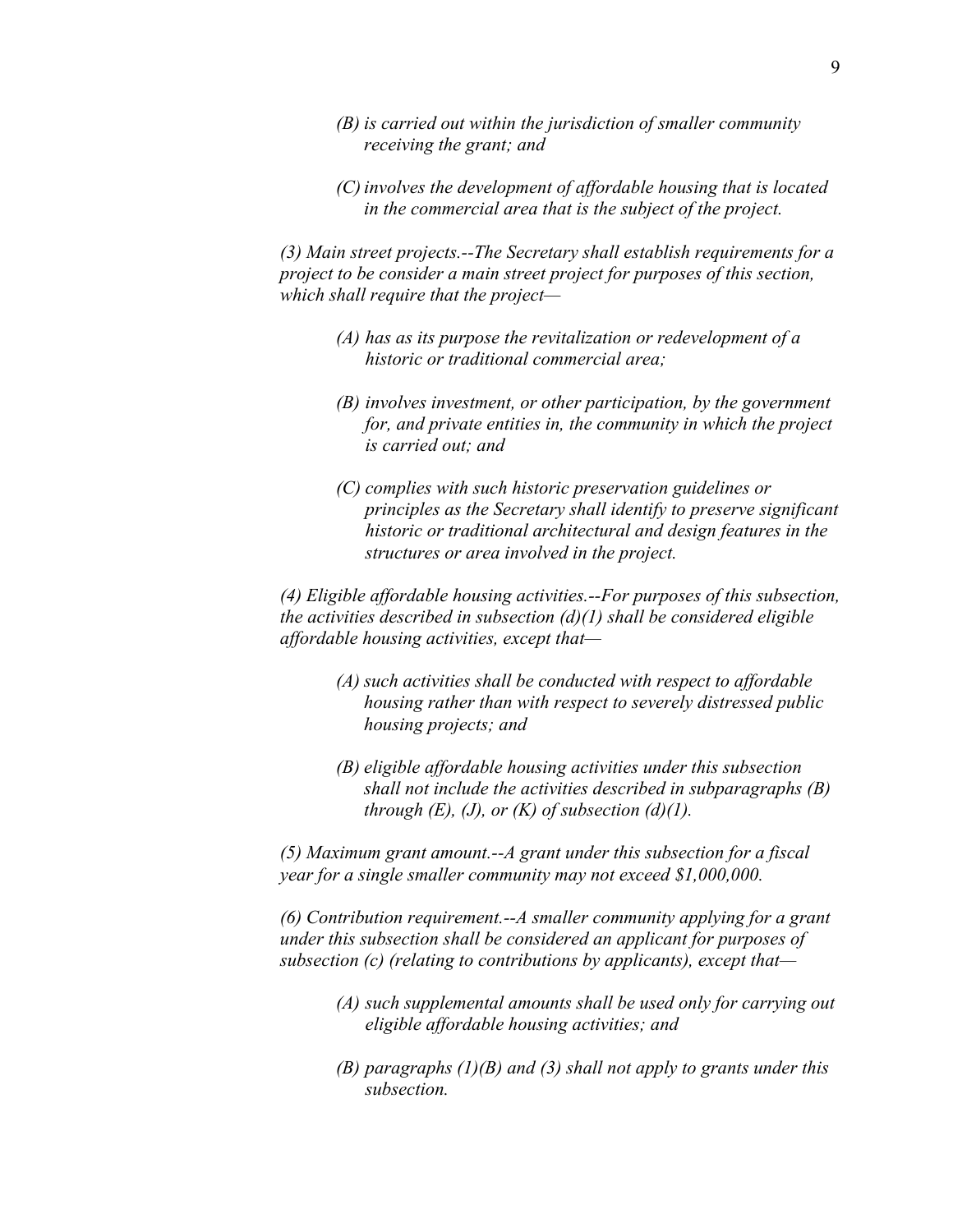- *(7) Applications and selection.—* 
	- *(A) Application.--Pursuant to subsection (e)(1), the Secretary shall provide for smaller communities to apply for grants under this subsection, except that the Secretary may establish such separate or additional criteria for applications for such grants as may be appropriate to carry out this subsection.*
	- *(B) Selection criteria.--The Secretary shall establish selection criteria for the award of grants under this subsection, which shall be based on the selection criteria established pursuant to subsection (e)(2), with such changes as may be appropriate to carry out the purposes of this subsection.*

*(8) Cost limits.--The cost limits established pursuant to subsection (f) shall apply to eligible affordable housing activities assisted with grant amounts under this subsection.* 

*(9) Inapplicability of other provisions.--The provisions of subsections (g) (relating to disposition and replacement of severely distressed public housing), and (h) (relating to administration of grants by other entities), shall not apply to grants under this subsection.* 

*(10) Reporting.--The Secretary shall require each smaller community receiving a grant under this subsection to submit a report regarding the use of all amounts provided under the grant.* 

*(11) Definitions.--For purposes of this subsection, the following definitions shall apply:* 

- *(A) Affordable housing.--The term `affordable housing' means rental or homeownership dwelling units that—* 
	- *(i) are made available for initial occupancy to low-income families, with a subset of units made available to veryand extremely-low income families; and*
	- *(ii) are subject to the same rules regarding occupant contribution toward rent or purchase and terms of rental or purchase as dwelling units in public housing projects assisted with a grant under this section.*
- *(B) Smaller community.--The term 'smaller community' means a unit of general local government (as such term is defined in*